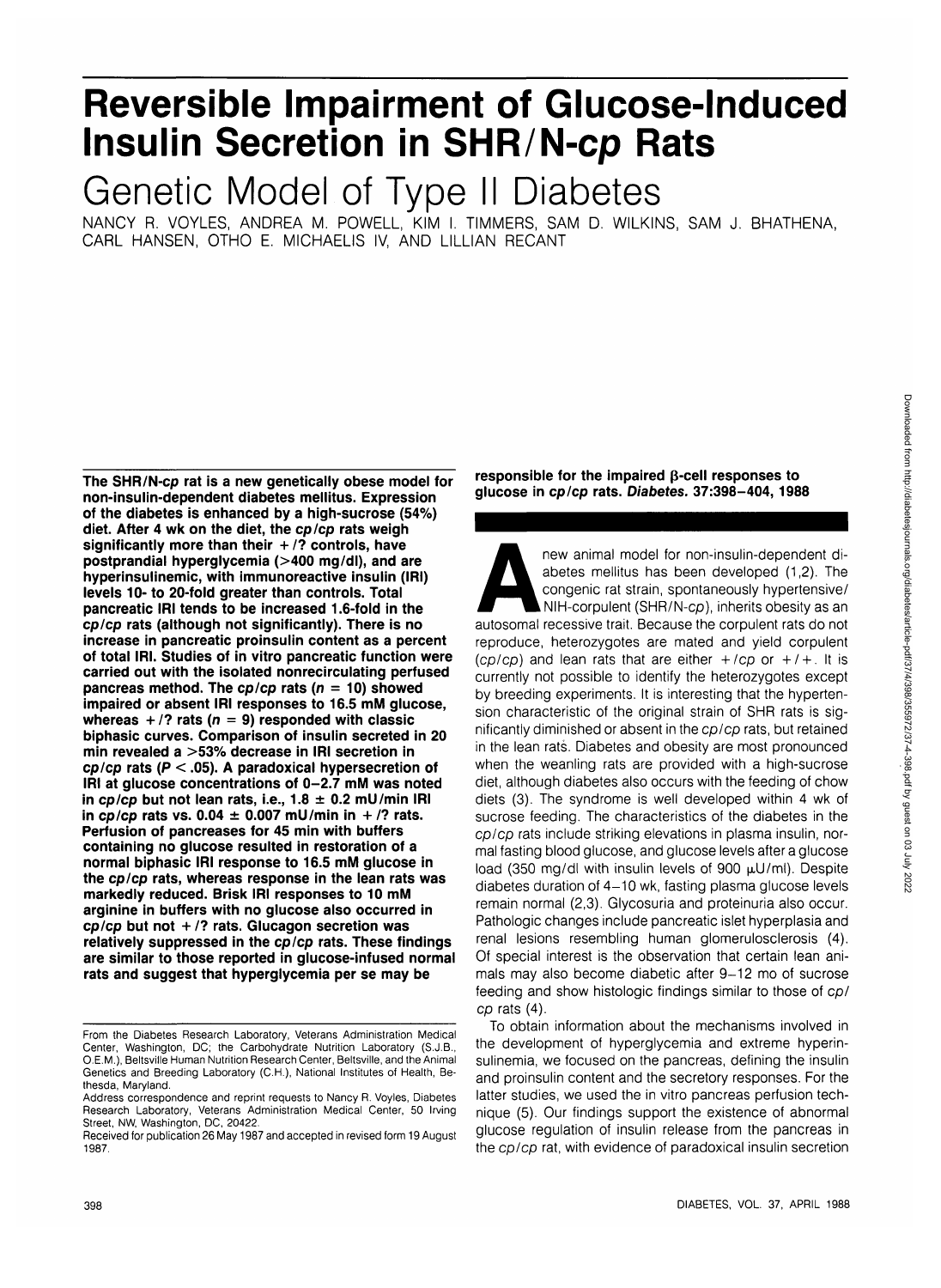at low blood glucose levels, i.e., an inability to shut off insulin secretion. The extreme degree of hypersecretion of insulin, as seen in the genetically obese but nondiabetic Zucker rats (6), was not found.

### **MATERIALS AND METHODS**

Male and female SHR/N-cp rats ~5 wk of age were obtained and easily separated into cp/cp and lean groups primarily by body length and shape, because body weights are not a reliable index of phenotype in weanlings. Animals were individually housed and exposed to a 12-h light-dark cycle with free access to food and water unless otherwise noted. The diet consisted of 54% carbohydrate as sucrose (unless otherwise indicated) and contained 10% casein, 10% lactalbumin, 5.9% cellulose, 4% lard, 4% corn oil, 4% beef tallow, 4% coconut oil, 3.1% AIN76 (American Institute of Nutrition) salt mix, and 1% vitamin mix (7).

Plasma glucose and insulin levels were recorded once per week for wk 1-4 of diet in a group of four cp/cp rats and their controls. A separate group of four animals was used after 8 wk of diet. In these studies, data were obtained 6-8 h into the feeding (dark) cycle. Tail blood from unanesthetized animals was used. Glucose was measured by a glucose oxidase method.

Glucose and insulin levels were also measured in a separate group that was perfused after 4 wk of diet. Measurements were made at the time of perfusion, which was 6-8 h into the light cycle. Samples were obtained from anesthetized rats.

In some experiments LA/N-cp rats were also studied. These animals are obese nondiabetic and hyperinsulinemic (7), having the cp gene but lacking the SHR gene.

Isolated rat pancreas perfusions were carried out by the procedure of Fink et al. (8) in cp/cp and lean rats. Open nonrecirculating perfusions were used with Krebs bicarbonate buffer (pH 7.4) containing 3% dextran 40 (Pharmacia, Uppsala, Sweden), 1% bovine albumin (Sigma, St. Louis, MO), and various concentrations of glucose or arginine. Buffers were continuously oxygenated with 95%  $O<sub>2</sub>$ /5%  $CO<sub>2</sub>$ . Flow rates were 5-6 ml/min, remaining constant for at least 60 min and declining minimally by 10 min. Portal vein effluent was collected continuously in 1-min fractions into chilled tubes containing 10.5 mg Na-EDTA and 1000 KIU Trasylol (FBA, New York). All tubes were centrifuged to remove blood cells, and the supernatants were frozen for radioimmunoassay of insulin by a double-antibody method (9). Rat insulin standards (Lilly, Indianapolis, IN) were used. Glucagon was measured with the G-15 antibody of Jaspan (10). Each perfusion included a 10- to 15-min period of low or no glucose

TABLE 1 Parameters in cp/cp and control rats after 4-wk sucrose diet

|                 |                                          |   | Pancreas                         |                                    | Plasma |                                           |                               |
|-----------------|------------------------------------------|---|----------------------------------|------------------------------------|--------|-------------------------------------------|-------------------------------|
|                 | Body weight (g)                          | n | Insulin<br>$(U/g \text{ wt})$    | Insulin<br>(U/pancreas)            | n      | Glucose<br>(mg/d)                         | Insulin<br>$(\mu U/m)$        |
| ср/ср<br>$+1$ ? | $483 \pm 15$ <sup>*</sup><br>$340 \pm 6$ |   | $3.01 \pm 1.6$<br>$1.37 \pm 0.3$ | $2.83 \pm 0.59$<br>$1.75 \pm 0.32$ | 8<br>6 | $310 \pm 54$ <sup>*</sup><br>$186 \pm 16$ | $950 \pm 62'$<br>$210 \pm 72$ |

Values are means  $\pm$  SE. Plasma samples obtained 6-8 h into light (nonfeeding) cycle.  $*P < .05$ .



**FIG. 1. Sequential changes in plasma glucose and immunoreactive insulin (IRI) in cp/cp (open bars) and lean control ( + /?, solid bars) rats in fed state (8 h). Studies carried out weekly on 4 cp/cp and 4 +/ ? rats before and after sucrose diet. Note elevation of plasma insulin before hyperglycemia in cp/cp rats. Values are means ± SE. \*P < .05.**

before stimulation with high concentrations of glucose or arginine.

In studies of the hormone content of the pancreas, animals were killed by guillotine after a stunning head blow, and the pancreas was removed, weighed, and extracted in cold acid alcohol (11). Insulin was assayed in the supernatant after centrifugation at low speed. Plasma and acid alcohol extracts of pancreas were examined for proinsulin content by Sephadex G-50 columns (12).

#### **RESULTS**

Figure 1 shows the time course of development of the diabetic state in cp/cp rats. Plasma glucose and insulin levels were obtained 8 h into the feeding cycle, when they were at their maximal levels as shown by around-the-clock measurements of sugars in rats on sucrose diets for 8 wk (data not shown). Note that in the cp/cp rats, glucose levels were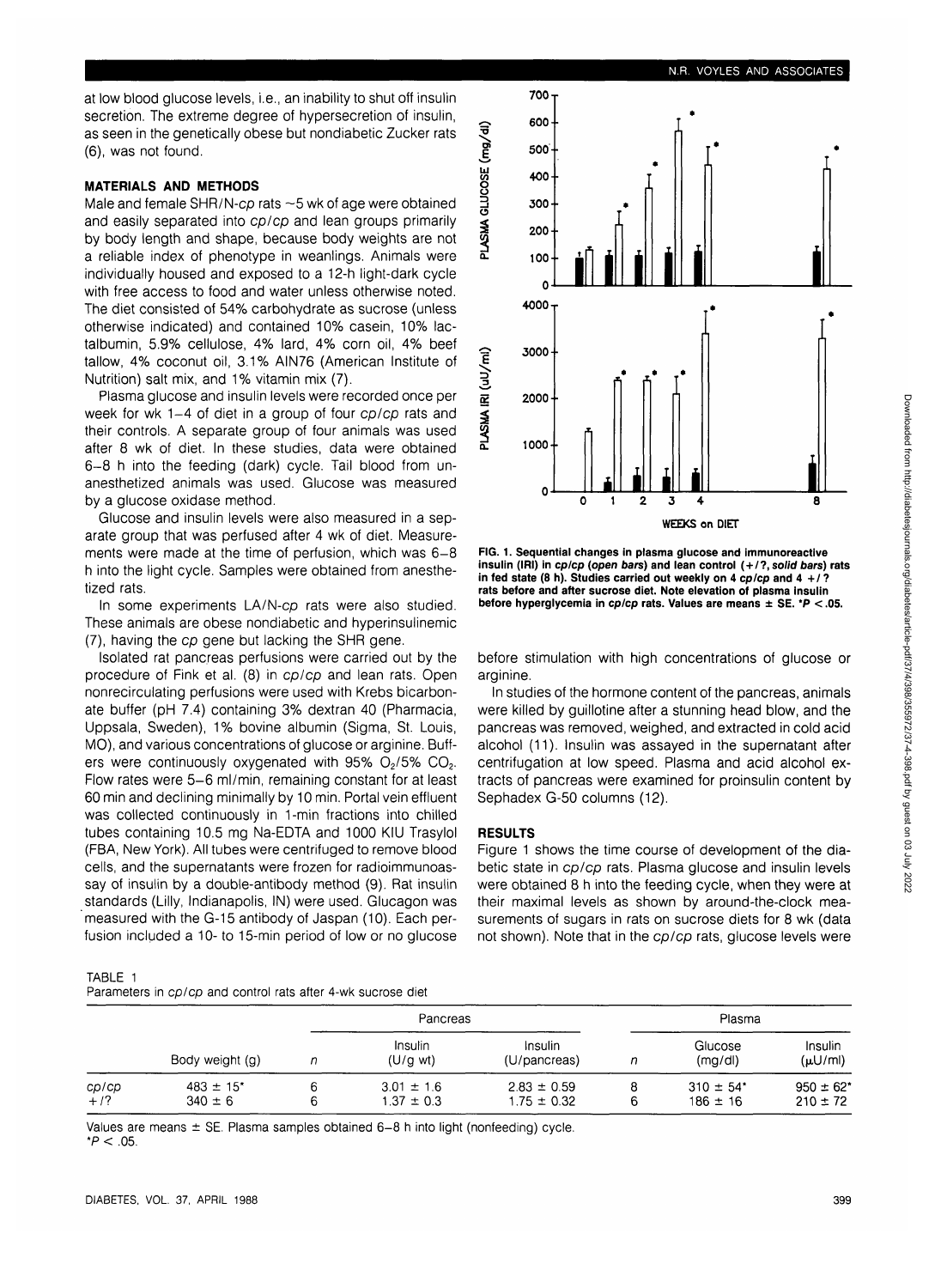

**FIG. 2. Glucose-induced immunoreactive Insulin (IRI) secretion in isolated perfused pancreases of 4 lean control (+/?, left panel), and 4 cp/cp {right panel) rats. Note hypersecretion of insulin at low glucose concentrations in cp/cp rats, whereas controls secrete insulin in high-glucose buffer. Values are means** ± **SE.**

first elevated at the end of the 1st wk of diet and continued to rise progressively, reaching their highest levels by the 4th wk. Insulin levels in the cp/cp rats were elevated before the glucose levels became abnormal: the mean plasma insulin level was 1265  $\pm$  81  $\mu$ U/ml in the 5-wk-old rats before the start of the sucrose diet, rose progressively, and remained extremely elevated over the 8 wk of observation. Control rats after 8 wk on the sucrose diet were moderately hyperinsulinemic compared with most normal lean rats.

Table 1 compares the body weight and pancreatic insulin concentration and content in cp/cp rats and controls after 4 wk of diet. Plasma glucose and insulin levels in rats exposed to 6-8 h of daylight are also shown. The cp/cp rats were significantly heavier than their controls. Plasma glucose and insulin levels were significantly elevated in the cp/cp rats. The pancreatic concentration and content of insulin were both increased in the cp/cp rats; the differences were not statistically significant.

Sephadex gel filtration of plasma and pancreatic insulin from cp/cp and lean rats was carried out to determine what proportion of plasma and pancreatic insulin was made up by proinsulin. The major component of immunoassayable insulin was the normal  $6000-M<sub>r</sub>$  molecule in both lean and obese rats (data not shown). The considerable quantitative differences, however, did document hyperinsulinemia in the cp/cp rats.

**Pancreas perfusions: glucose stimulus.** Pancreases of cp/cp and lean rats were perfused with buffers with low concentrations of glucose (1.7 mM) followed by buffers with high concentrations (16.5 mM), and insulin secretion was measured. Figure 2 compares the responses of these animals. In lean rats there was a normal biphasic response to elevation of glucose and a rapid decrease in insulin release when the high-glucose stimulus was turned off. The response of the cp/cp rats was very different. Insulin secretion after high glucose was significantly reduced compared with that in lean controls. Lean rats released a total of  $31,789 \pm 3500$  $\mu$ U of insulin compared to 17,200  $\pm$  1030  $\mu$ U by the cp/cp rats. This calculation overestimates the response of the cp/cp rats, because the insulin level at the start of 16.5 mM glucose was 1000  $\mu$ U/min and had not reached baseline. In the lean animals, the high-glucose perfusion started at insulin levels that were essentially zero.

In addition to the altered response to high glucose, the cp/cp rats showed a paradoxical response to the lowering of perfusate glucose levels. There was a striking increase in insulin release when the perfusate changed from 16.5 to 1.7 mM glucose. During this transition period, lean rats released 8145  $\pm$  280 µU insulin, whereas the cp/cp rats released  $21,030 \pm 3270$  µU. A similar paradoxical response of cp/cp rats to low glucose was also seen in the first 10 min of the perfusion. Table 2 quantifies the rates of insulin secretion during these perfusions and indicates the statistical significance of the differences between the cp/cp and lean rat responses.

**Pancreas perfusions: arginine stimulus.** To determine whether the altered insulin response to glucose in the cp/cp rats also occurs with other stimuli for insulin secretion, pancreases were perfused with 10 mM arginine in a buffer that contained no glucose. The results are shown in Fig. 3. Lean rats had no response to the arginine stimulus in the absence of glucose, as could be predicted from previous observations of normal rats (13). In contrast, the cp/cp rats responded with markedly increased insulin secretion. There was no paradoxical response to the discontinuation of the stimulus. However, as was seen with low glucose, there was increased insulin secretion in the first 10 min of perfusion with the zero-glucose buffer. Glucagon secretion in response

TABLE 2 Insulin secretion in pancreas perfusions in cp/cp and control rats

|                                         |                    | Total secretion (U) | Rate $(uU/min)$ |                |
|-----------------------------------------|--------------------|---------------------|-----------------|----------------|
| Perfusate glucose<br>concentration (mM) | cp/cp              | $+ / ?$             | CD/CD           | $+1$ ?         |
| 2.7                                     | $16.59* \pm 1.67$  | $0.37 \pm 0.06$     | 1837* ± 180     | $41 \pm 7$     |
| 16.5                                    | $17.20^* \pm 1.03$ | $31.79 \pm 3.50$    | $852* \pm 53$   | $1589 \pm 175$ |
| 2.7 after 16.5                          | $21.03* \pm 3.27$  | $8.15 \pm 0.28$     | $1402 \pm 218$  | $543 \pm 187$  |

Values are means  $\pm$  SE;  $n = 4$  for each group of rats.

\* $P < .05$  vs.  $+$  /? rats.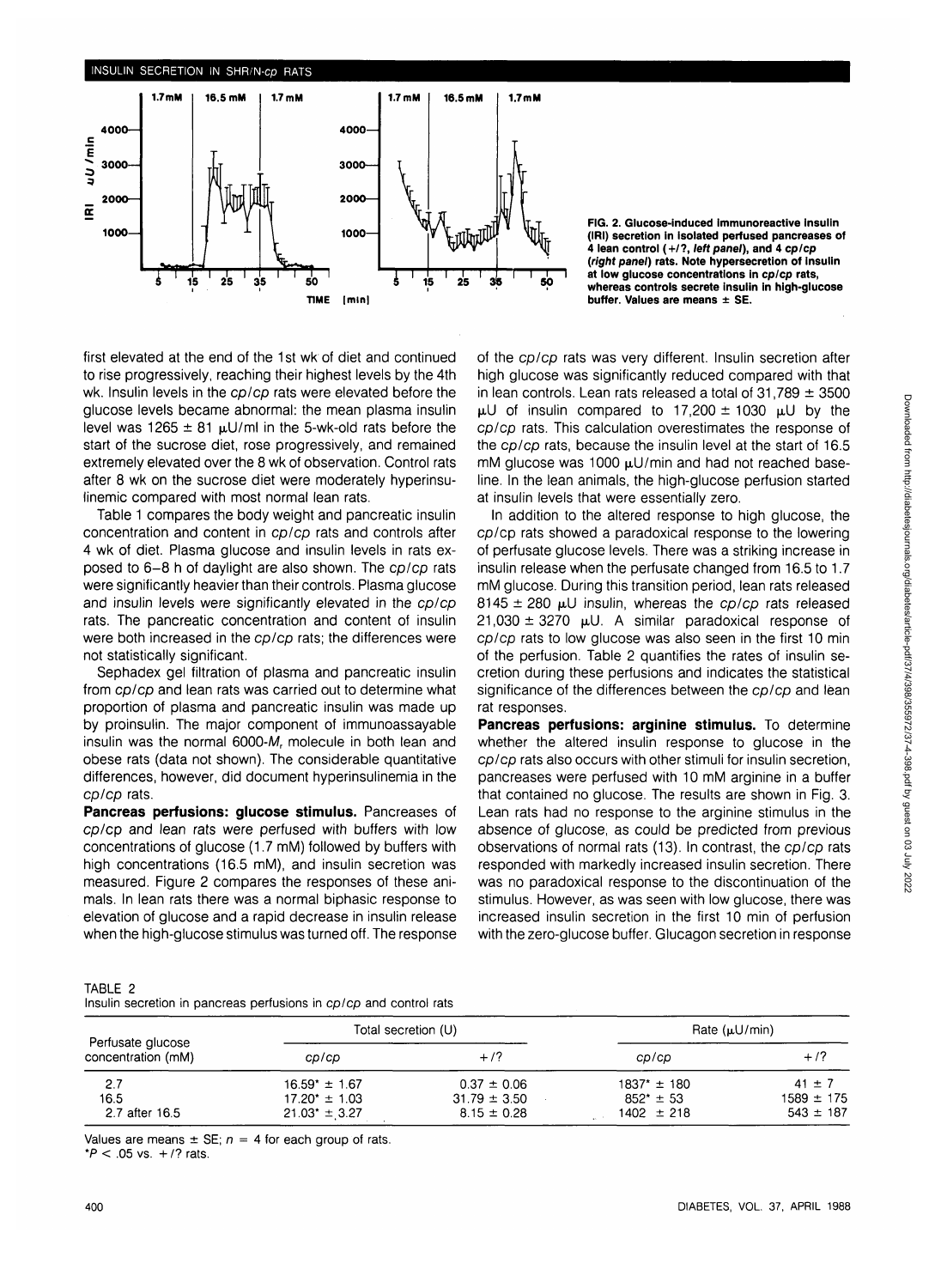

**FIG. 3. Arginine-induced insulin and glucagon secretion in perfused pancreases of 2 lean (+/?) and 2 cp/cp rats. Note that perfusate buffer contains no glucose. In cp/cp rats there is large insulin response to arginine, whereas controls secrete no insulin in absence of glucose.**

to arginine was the inverse of the insulin secretion. Lean rats showed significantly greater glucagon secretion compared with the cp/cp rats.

**Pancreas perfusions: buffers without glucose.** Figure 4 shows the insulin responses of the cp/cp and lean rats to an initial high-glucose stimulus, followed by a 45-min perfusion with buffer containing no glucose, and the subsequent insulin response to a second high-glucose stimulus. The cp/cp rats display an impaired response to the initial glucose stimulation. After the 45-min washout period, the cp/cp rats displayed a normal response to the high-glucose stimulation and a significantly increased quantitative release of insulin. Lean rats showed a normal response to the initial glucose stimulation; however, after the washout period, the response pattern did not change, although the total amount of insulin release decreased. The paradoxical insulin responses of the cp/cp rats to the switch from high to low glucose still persisted. Table 3 quantifies some of these data. There was no difference in the glucose content of the washout buffer between the cp/cp and lean rats when tested after perfusion. A similar study in a pair of cp/cp and control rats fed sucrose diets for 8 wk revealed responses identical to those described in rats fed sucrose diets for only 4 wk.

**Effects of fasting on pancreas perfusions.** The rats used in these studies were on sucrose diets for 8 wk. After an overnight fast, two pairs of cp/cp and control rats were perfused as in Fig. 2. There was no amelioration of the insulin secretory impairment or of the paradoxical response to low glucose in the initial 10 min.

**Attempt at heterozygote identification.** Because cp/cp rats have such elevated plasma insulin levels and such markedly abnormal insulin responses to glucose, it seems possible that the lean  $(cp/+)$  heterozygotes might be recognized by elevations of plasma insulin or by altered insulin secretory patterns to glucose. Twenty lean animals were examined for fasting insulin levels, and their pancreases were perfused with low and high concentrations of glucose by the method shown in Fig. 2. The mean fasting insulin level was  $65 \pm 22 \mu U/ml$ . Examination of the individual perfusions revealed no instances of impaired insulin responses, although several showed high levels of insulin in the initial low-glucose perfusion. There were no correlations between plasma insulin levels and perfusion responses in the low- or high-glucose periods. None of the r values were significant (Figs. 5 and 6).

**Pancreas perfusion in genetically obese nondiabetic rats.** Obese and control animals were fed sucrose diets, and after 4 wk, they were studied to determine their pancreatic responses to glucose stimuli. The data obtained in two pairs of animals are shown in Fig. 7. It is clear that the response to high glucose is normal. On the other hand, the release of insulin at low glucose is obviously greater than normal, and the time required to shut off all secretion at the end of the glucose stimulation is 10 min, compared to 4 min for the controls.

#### **DISCUSSION**

The SHR/N-cp rats provide a new genetic model for obesity and non-insulin-dependent diabetes (1,2). Although many aspects of this model remain unexplored, it is clear that after 1-2 wk on a high-sucrose diet, the diabetic syndrome is firmly established. Our major findings were obtained with perfused isolated pancreases of the cp/cp rats and their lean nondiabetic controls. Perfusions conducted after 4 wk of diet revealed that the insulin response to elevated levels of glucose (16.5 mM) was markedly impaired in the diabetic animals. Insulin release was reduced by 53% compared with control rats. However, at the cessation of the glucose stimulus, a paradoxical rise in insulin secretion occurred. Again, paradoxically, insulin secretion was greatest at the low glucose levels that initiated the perfusions. Furthermore, cp/cp rats secreted large amounts of insulin in response to arginine, despite the absence of any glucose in the buffer,

| ABL. |  |
|------|--|
|------|--|

Effects of glucose-free washout period on glucose-stimulated insulin secretion

|            |                                         | Insulin secretion $(\mu U/min)$ |                |  |
|------------|-----------------------------------------|---------------------------------|----------------|--|
| Time (min) | Perfusate glucose<br>concentration (mM) | cp/cp                           | $+17$          |  |
| $0 - 10$   | 2.7                                     | $2438 \pm 324$                  | $206 \pm 51$   |  |
| $10 - 25$  | 16.5                                    | $930 \pm 129$                   | $1959 \pm 313$ |  |
| $25 - 70$  | 0                                       | $655 \pm 135$                   | $149 \pm 35$   |  |
| $70 - 90$  | 16.5                                    | $1668 \pm 128$ <sup>*</sup>     | $575 \pm 76^*$ |  |
| $90 - 100$ | o                                       | $1878 \pm 143$                  | $345 \pm 78$   |  |

Values are means  $\pm$  SE;  $n = 6$  for cp/cp and  $n = 5$  for  $+/?$  rats.  $*P < .05$  for response to 16.5 mM glucose before and after no glucose in same perfusions.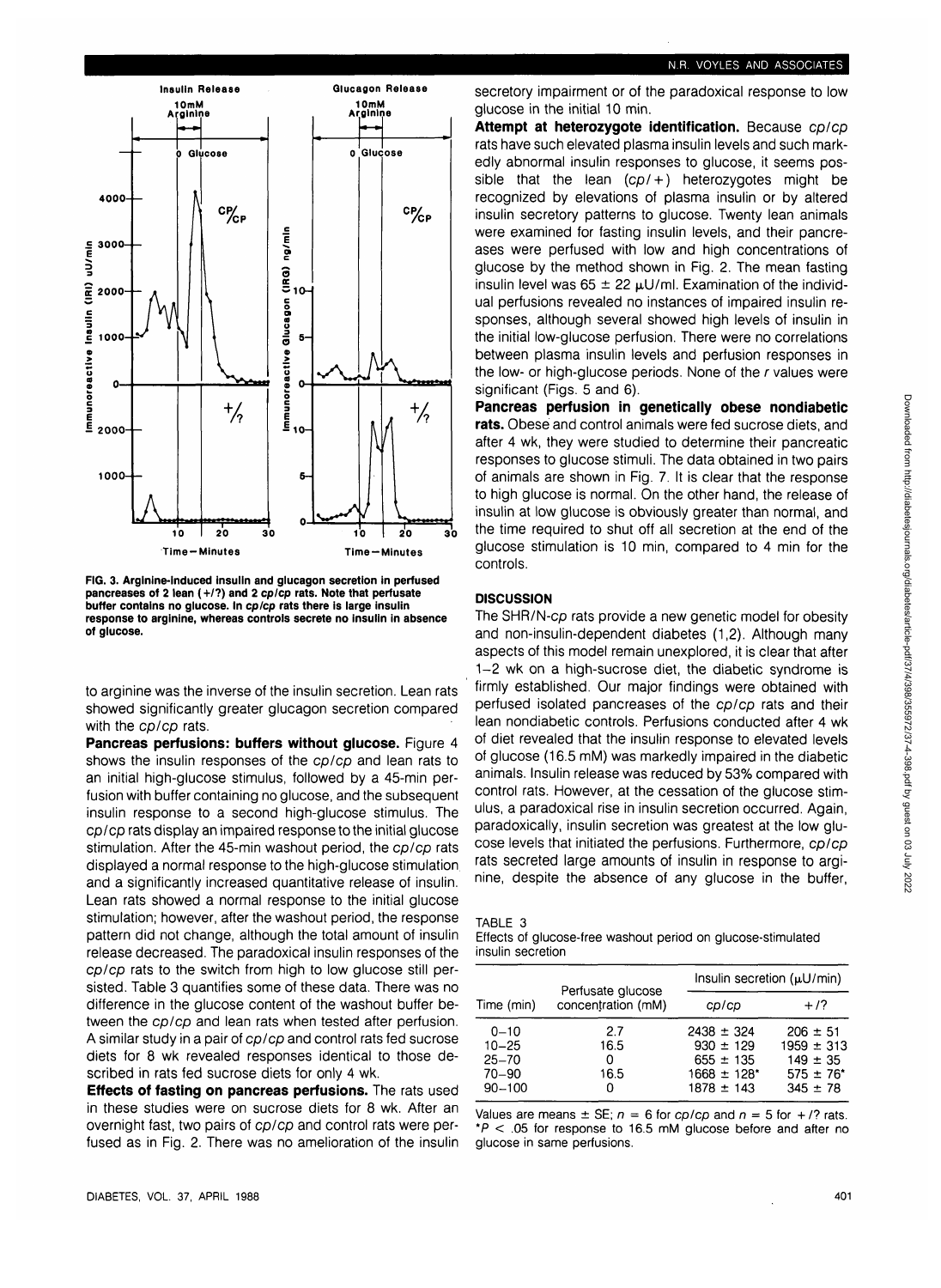

**FIG. 4. Effect of perfusion of pancreases from cp/cp (top) and lean ( + /?; bottom) rats with buffer containing no glucose. Initial response to high glucose compared with response to high glucose after washout period. Note return of normal response to high glucose in cp/cp rats after washout period. Values are means ± SE; n = 6 for each group.**

whereas lean rats had no insulin response but a greater glucagon release under these conditions.

The glucagon and insulin responses of the cp/cp rat to arginine in the absence of glucose suggest that the islet cells are functioning in a manner consistent with a glucoseprimed state. However, the altered insulin responses to glucose, both the decreased and the paradoxical, are more difficult to explain. Our findings are similar to those reported in two different nongenetic models of non-insulin-dependent diabetes, i.e., rats receiving streptozocin as neonates (14) and those with partial pancreatectomy (15), and are essentially identical to those in which normal rats were infused for 48-96 h with concentrated glucose solutions (16,17). In the latter studies, it was demonstrated that sustained hyperglycemia at a level of 200 mg/dl for at least 48 h, accompanied by continuous hyperstimulation of the islets by glucose infusions, was able to produce these alterations in insulin secretion. These changes in islet function persisted despite the fact that the plasma glucose had returned to <200 mg/dl after 48 h. Moreover, use of phloridzin during the last 2 days of the glucose infusion resulted in lowering of the plasma sugar and total normalization of the glucose-induced insulin response as measured in a perfused pancreas system. Leahy et al. (17) interpret these observations to support the concept that elevations of plasma glucose impair the function of the islets. They further suggest that the reversibility of the defect may be related to the relatively short period of hyperglycemia.

In our cp/cp rats, fed high-sucrose diets ad libitum, significant levels of hyperglycemia existed for >4 wk, yet almost total reversibility of the lesion occurred when the pancreas was perfused with buffer containing no glucose for 45-min periods. The insulin response to high glucose increased, and the normal biphasic pattern of response was restored. The paradoxical insulin release that takes place during the transition from a glucose-rich buffer to a glucose-free buffer still persisted but was somewhat attenuated. It is reasonable to assume that continued chronic stimulation of the  $\beta$ -cells by the elevated levels of plasma glucose had existed, as had extreme hyperinsulinemia.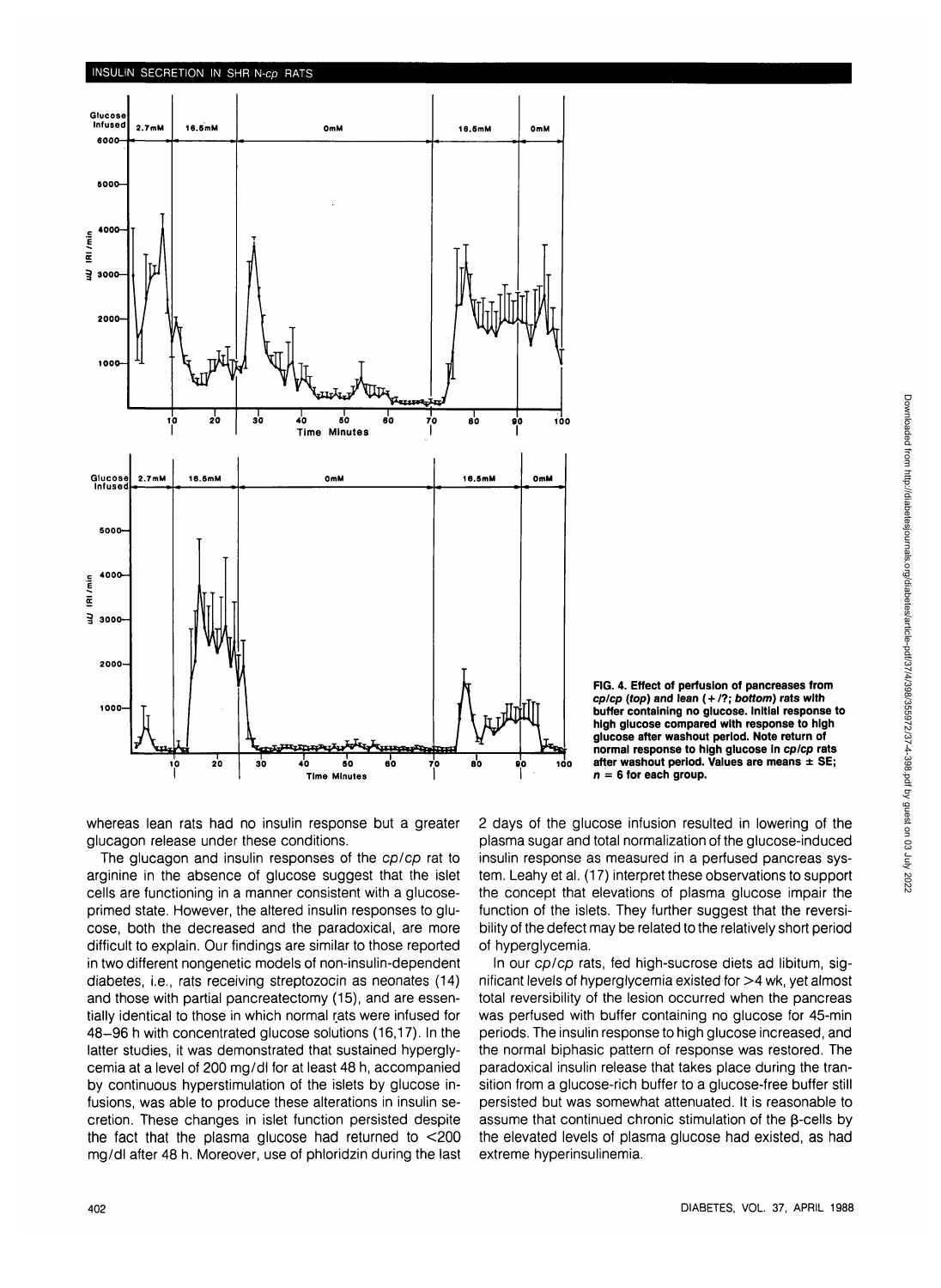

**FIG. 5. Attempt to identify heterozygotes in lean animals. Fasting plasma immunoreactive insulin (IRI) in 18 rats plotted against total Insulin secreted in 1st 10 min of pancreas perfusion (low-glucose** stimulus). Perfusions performed as in Fig. 2.  $r = -.432$ ,  $P = .1$  (NS).

One possible explanation for the near normalization by glucose-free buffer is that an inhibitory substance released in high glucose is washed out. This substance does not appear to be free glucose. There is, however, considerable insulin released during the washout period in the cp/cp rats. The effect of insulin as an autocrine inhibitor of secretion is controversial but possible (18), although neonatal streptozocin-injected rats are significantly insulin deficient but can also be partially normalized by washout (19). Somatostatin could be this inhibitor. We have reported that pancreatic somatostatin content is threefold higher in cp/cp rats than in lean controls (3), and chemically diabetic animals also have increased levels of this 8-cell peptide (20). Unfortunately, we were unable to measure somatostatin in rat perfusion buffers.

Another, perhaps more likely, possibility we are considering is that chronic exposure of the islets to hyperglycemia may result in downregulation of the  $\beta$ -cell glucose transporters with upregulation or recycling of transporters by the washout procedure. A recent report by Kahn et al. (21) dem-



**FIG. 6. Attempt to Identify heterozygotes in lean animals. Fasting plasma immunoreactive insulin (IRI) in 20 rats plotted against total insulin secreted in 1st peak after high-glucose stimulus (16.5 mM** glucose). Perfusions performed as in Fig. 2.  $r = -.134$ ,  $P = NS$ .



**N.R. VOYLES AND ASSOCIATES**

**16.7mM OmM**

TIME(minutes)

**FIG. 7. Pancreas perfusions (as in Fig. 2) in 2 obese nondiabetic La/Ncp rats (top) and 2 lean controls (bottom). Note that responses to high glucose are normal in obese and lean rats. However, obese rats show increased insulin secretion at low glucose levels and slow decline of insulin secretion when high-glucose buffer is switched to low glucose.**

onstrated that lowering plasma glucose levels with phloridzin in pancreatectomized rats resulted in a marked increase in glucose transporter activity in adipocytes. Thus, it appears that the glucose moiety (apparently independent of insulin) may be involved in the regulation of the number of glucose transporters in some tissues.

The failure of fasting to reverse the insulin secretory abnormalities in our cp/cp rats was somewhat unexpected. It does not, however, rule out the role of plasma glucose in the development of these abnormalities. Perhaps a considerably longer period of normal plasma glucose levels (presumably occurring with fasting) may be required to provide the equivalent of washout of islets. It is pertinent to note that two different investigations have demonstrated a loss of ability of isolated islets to respond to high glucose concentrations after prolonged in vitro exposure to high glucose (22,23). Such desensitization is compatible with our findings and those of Leahy and Weir (14) but does not elucidate the mechanisms involved, except that because the phenomenon occurs with nonrecirculated perifusions of islets, a role for extraislet metabolites or hormones may be excluded.

Despite the markedly impaired in vitro insulin secretory